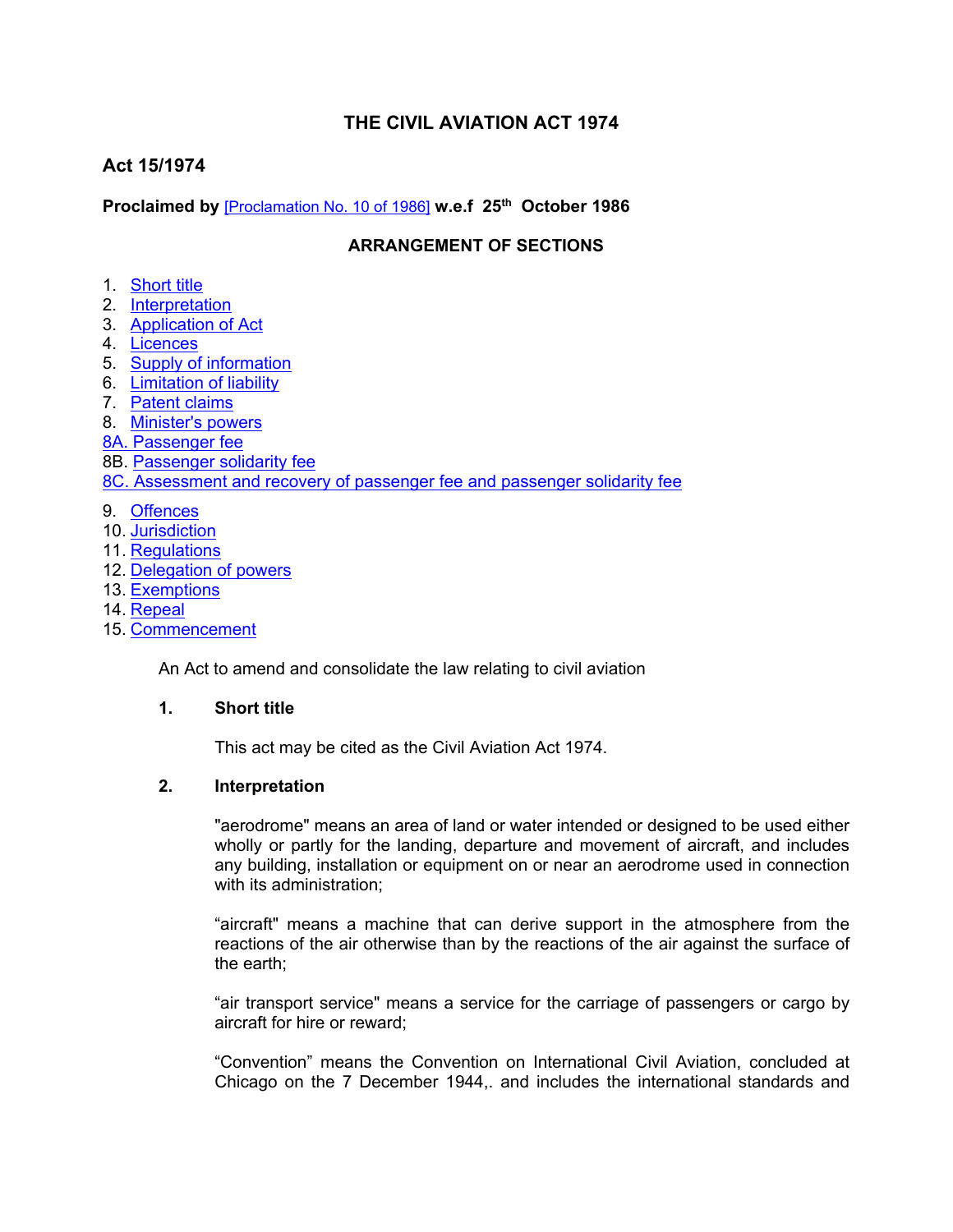recommended practices and procedures adopted by the international Civil Aviation Organization under article 37 of the Convention;

"licence" means a licence issued under section 4;

"Minister" means the Minister to whom responsibility for the subject of Civil Aviation is assigned;

<span id="page-1-0"></span>"Registrar" means the Master and Registrar of the Supreme Court.

#### **3. Application of Act**

This Act shall apply -

- (a) to the land and air space of all the islands comprised in the State of Mauritius;
- (b) to the territorial sea and the air space above the territorial sea of Mauritius; and
- (c) to every aircraft and air transport service registered in Mauritius.

#### <span id="page-1-1"></span>**4. Licences**

- (1) No person shall operate an aircraft or an air transport service or establish or operate an aerodrome or flying school unless he holds a licence to do so.
- (2) Any person who wishes to obtain a licence shall make a written application to that effect.
- (3) On receipt of an application under subsection (2), the Minister may, if he is satisfied that -
	- (a) the applicant is a fit and proper person to hold the licence applied for-,
	- (b) the equipment and facilities to which the licence will relate are adequate;
	- (c) the requirements of any regulation made under this Act are satisfied;
	- (d) in the case of an application for an air transport service licence, the applicant is the designated airline of a state which has entered into an air services agreement with the Government or commands sufficient technical knowledge, experience and financial resources to ensure the proper conduct of air transport services,

grant the licence subject to such terms and conditions as he thinks fit.

#### <span id="page-1-2"></span>**5. Supply of information**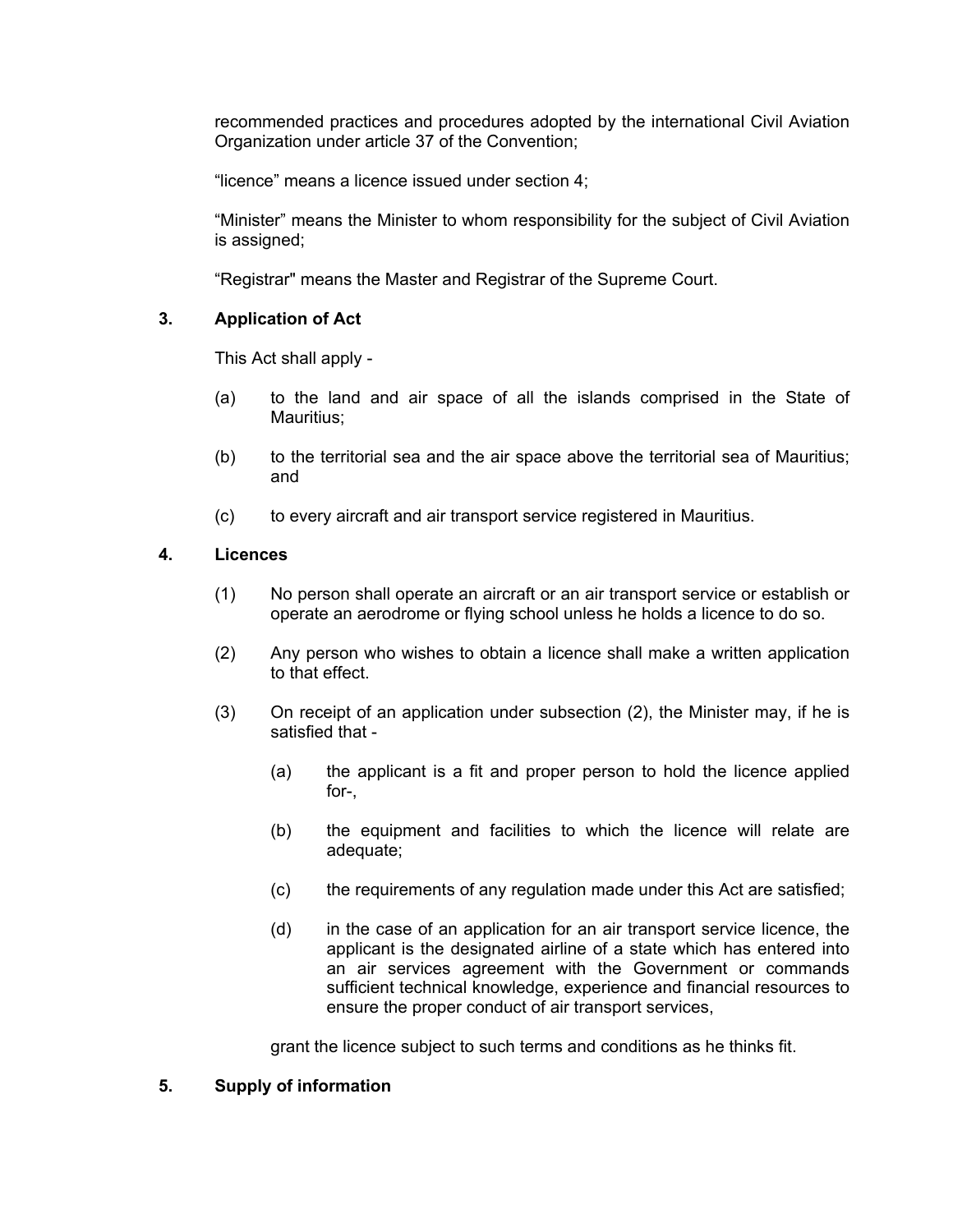The Minister may require the holder of a licence or any person whom he has reason to believe has committed or is likely to commit an offence against this Act or any regulation made under this Act to furnish such information as he thinks necessary for the purpose of this Act.

#### **6. Limitation of liability**

<span id="page-2-0"></span>Notwithstanding anything to the contrary in any other law in force, no liability shall attach to -

- (a) the Government in respect of loss arising from the use of an aerodrome or from the exercise by a public officer of his functions in good faith at an aerodrome;
- (b) the Government or the operator of an aircraft by reason only of
	- (i) ordinary incidents of flight of an aircraft at a height above the ground which is reasonable having regard to the wind, the weather and other circumstances;
	- (ii) noise or vibration within the prescribed levels caused by an aircraft in flight or on an aerodrome.

## **7. Patent claims**

- <span id="page-2-1"></span>(1) Subject to subsections (2) and (3), no seizure or detention shall be made and no proceedings shall lie in respect of -
	- (a) an aircraft; or
	- (b) spare parts and spare equipment for an aircraft making a lawful entry into, or in lawful transit through, Mauritius on the ground that the construction, mechanism, or a part or accessory of the aircraft or of the spare part or spare equipment infringes a patent protected by the law of Mauritius.
- (2) Subsection (1) shall have effect only in respect of-
	- (a) an aircraft registered in a State party to the Convention, or such other aircraft as the Minister may approve; and
	- (b) a spare part or spare equipment sold or distributed in Mauritius.
- (3) Where it is alleged by an interested person that an aircraft, other than an aircraft to which subsection (1) applies, which is in Mauritius, infringes in itself or in any part of it any patent protected by the law of Mauritius, the Supreme Court may, on motion, order the detention of the aircraft until the owner of the aircraft deposits, or gives security for, a sum with the Registrar in respect of the alleged infringement.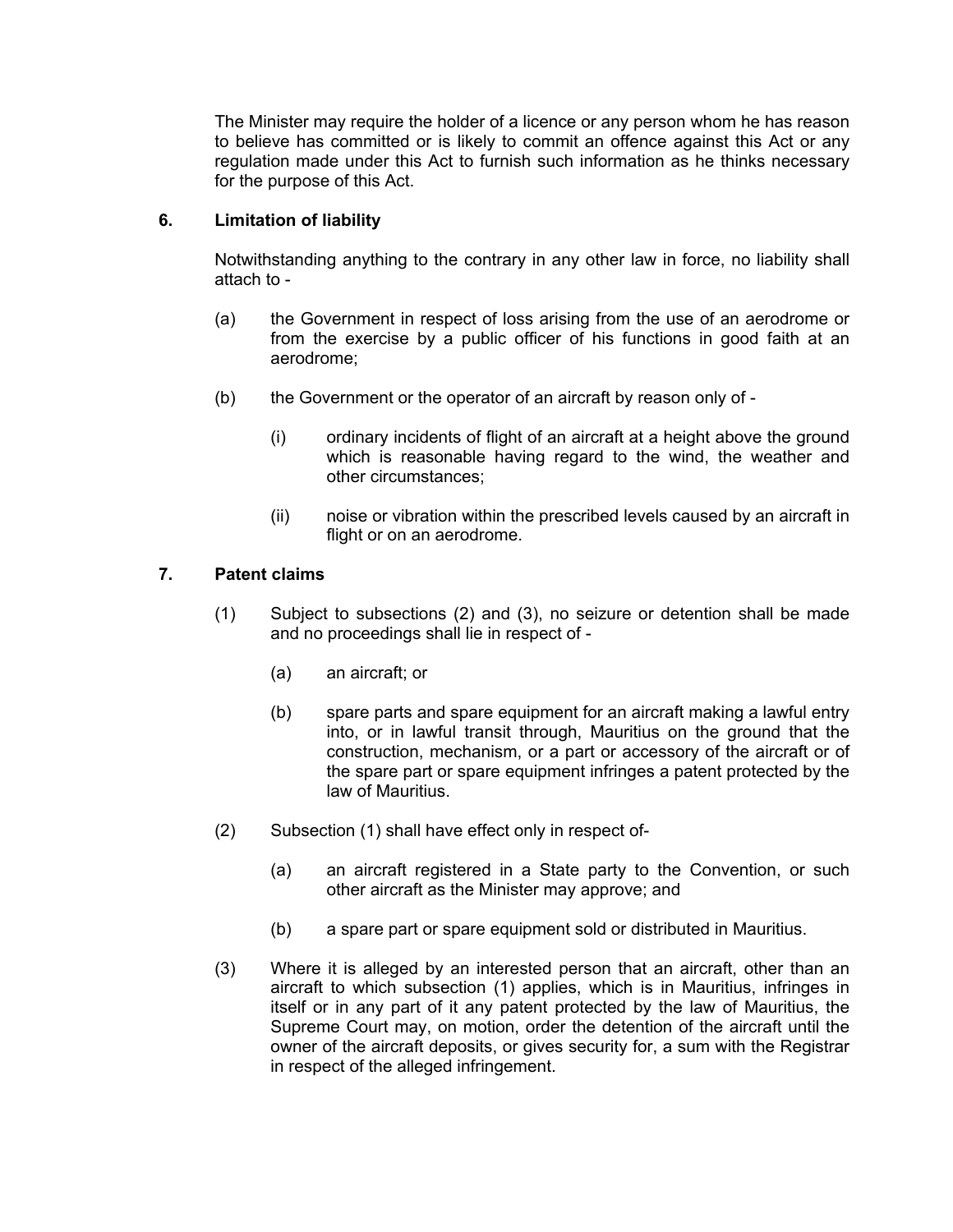(4) The sum specified in subsection (3) shall be of an amount agreed between the parties, or, in default of agreement, of such amount as may be fixed by the Supreme Court.

## **8. Minister's powers**

- <span id="page-3-0"></span>(1) The Minister may take such measures as he thinks fit-
	- (a) to promote the orderly and economic development of civil aviation;
	- (b) to regulate the safe and efficient operation of aircraft, air transport services, aerodromes and flying schools;
	- (c) to investigate any accident arising out of or in the course of air navigation and occurring in or over Mauritius.
- (2) The Minister may, notwithstanding anything to the contrary in any other law in force, by regulation impose restrictions on the power of any person to build or plant on land anything which is likely to create an obstruction or danger to aircraft.
- (3) Any person appointed, pursuant to subsection (l)(c), to investigate an accident shall have the same powers as the Supreme Court to summon witnesses, to examine them under oath and to order the production of documents or other articles.

# <span id="page-3-1"></span>**8A. Passenger fee**

- (1) There shall be levied in respect of every passenger leaving Mauritius by air, other than a passenger specified in the First Schedule, such passenger fee as may be specified in the Second Schedule.
- (2) The passenger fee under subsection (1) shall be levied in such manner as may be prescribed.
- (3) Where an airline or its agent fails to remit the passenger fee within the prescribed delay, it shall be liable to pay, in addition to the fee –
	- (a) a penalty of 5 per cent of the fee; and
	- (b) interest at the rate of one per cent per month or part of the month on any amount of fee not remitted up to the date of payment.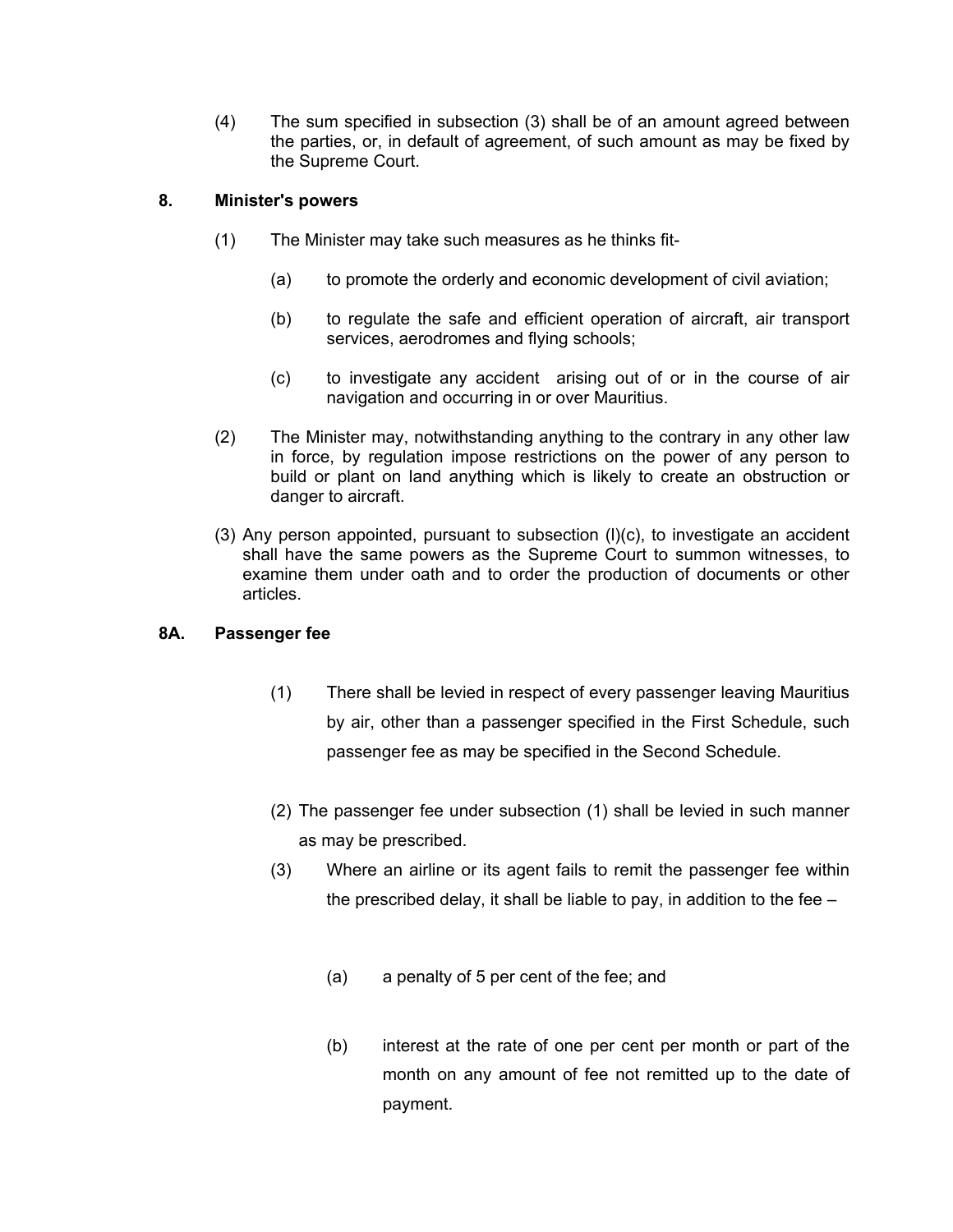#### **Amended by** [Act No. 17 of [2007\]](https://supremecourt.govmu.org/_layouts/CLIS.DMS/search/searchdocumentbykey.aspx?ID=%5BAct%20No.%2017%20of%202007%5D&list=Legislations)

#### **Added by** [Act No. 28 of [2004\]](https://supremecourt.govmu.org/_layouts/CLIS.DMS/search/searchdocumentbykey.aspx?ID=%5BAct%20No.%2028%20of%202004%5D&list=Legislations)

#### <span id="page-4-0"></span>**8B. Passenger solidarity fee**

- (1) There shall be levied in respect of every passenger leaving Mauritius by air, such passenger solidarity fee as may be specified in the Third Schedule.
- (2) The passenger solidarity fee under subsection (1) shall be levied in such manner as may be prescribed.
- (3) Where an airline or its agent fails to remit the passenger solidarity fee within the prescribed delay, it shall be liable to pay, in addition to the fee –
	- (a) a penalty of 5 per cent of the fee; and
	- (b) interest at the rate of one per cent per month or part of the month on any amount of fee not remitted up to the date of payment.

(4) The amount collected under this section shall be paid into the Consolidated Fund.

(5) Any amount in the deposit account with the Accountant-General not transferred to the International Drug Purchase Facility (IDPF) – UNITAID Trust Fund shall, on the commencement of subsection (4), be paid into the Consolidated Fund.

**Amended by** [Act No. 15 of [2006\]](https://supremecourt.govmu.org/_layouts/CLIS.DMS/search/searchdocumentbykey.aspx?ID=%5BAct%20No.%2015%20of%202006%5D&list=Legislations)**;** [Act No. 17 of [2007\]](https://supremecourt.govmu.org/_layouts/CLIS.DMS/search/searchdocumentbykey.aspx?ID=%5BAct%20No.%2017%20of%202007%5D&list=Legislations)**;** [Act No. 18 of [2016\]](https://supremecourt.govmu.org/_layouts/CLIS.DMS/search/searchdocumentbykey.aspx?ID=%5BAct%20No.%2018%20of%202016%5D&list=Legislations)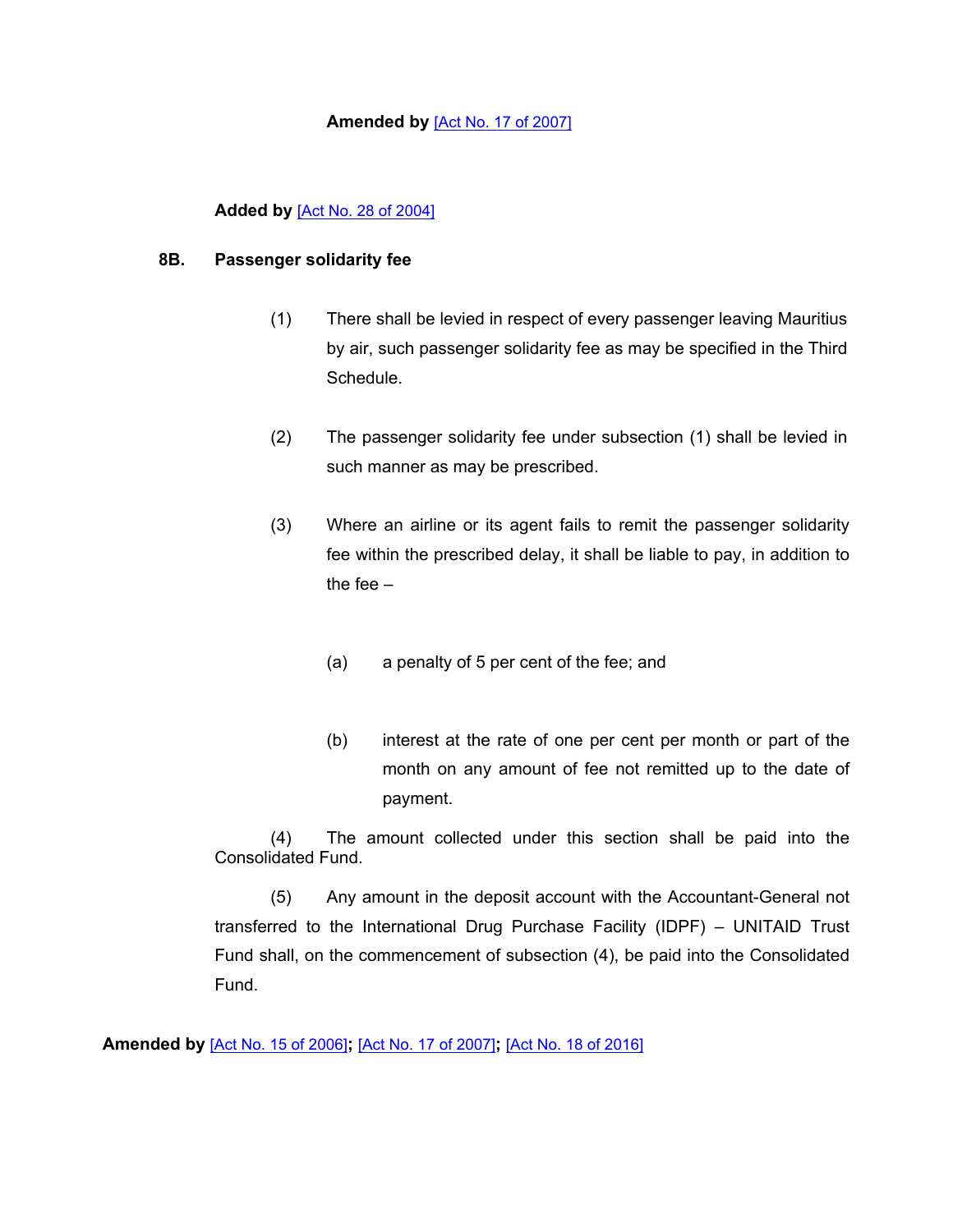#### **8C. Terminal expansion fee**

- (1) There shall be levied in respect of such passenger leaving Mauritius by air such terminal expansion fee, as shall be prescribed.
- (2) The terminal expansion fee under subsection (1) shall be levied, and remitted by an airline or its agent, in such manner as shall be prescribed.
- (3) Where an airline or its agent fails to remit the terminal expansion fee within the prescribed delay, it shall be liable to pay, in addition to the fee –
	- (a) a penalty of 5 per cent of the fee; and
	- (b) interest at the rate of one per cent per month or part of the month on any amount of the fee not remitted up to the date of payment.

#### **Amended by** [Act No. 20 of [2009\]](https://supremecourt.govmu.org/_layouts/CLIS.DMS/search/searchdocumentbykey.aspx?ID=%5BAct%20No.%2020%20of%202009%5D&list=Legislations)

# <span id="page-5-0"></span>**8D. Assessment and recovery of passenger fee and passenger solidarity fee**

The provisions of Parts VII, VIII and IX and sections 65, 67, 68, 69, 70 and 71 of the Value Added Tax Act shall apply to the passenger fee under section 8A the passenger solidarity fee under section 8B and the terminal expansion fee under section 8C with such modifications, adaptations and exceptions as may be necessary to bring them in conformity with sections 8A and 8B and any regulations made under those sections.

**Amended by** [Act No. 17 of [2007\]](https://supremecourt.govmu.org/_layouts/CLIS.DMS/search/searchdocumentbykey.aspx?ID=%5BAct%20No.%2017%20of%202007%5D&list=Legislations)**;** [Act No. 20 of [2009\]](https://supremecourt.govmu.org/_layouts/CLIS.DMS/search/searchdocumentbykey.aspx?ID=%5BAct%20No.%2020%20of%202009%5D&list=Legislations)

#### <span id="page-5-1"></span>**9. Offences**

(1) Any person who -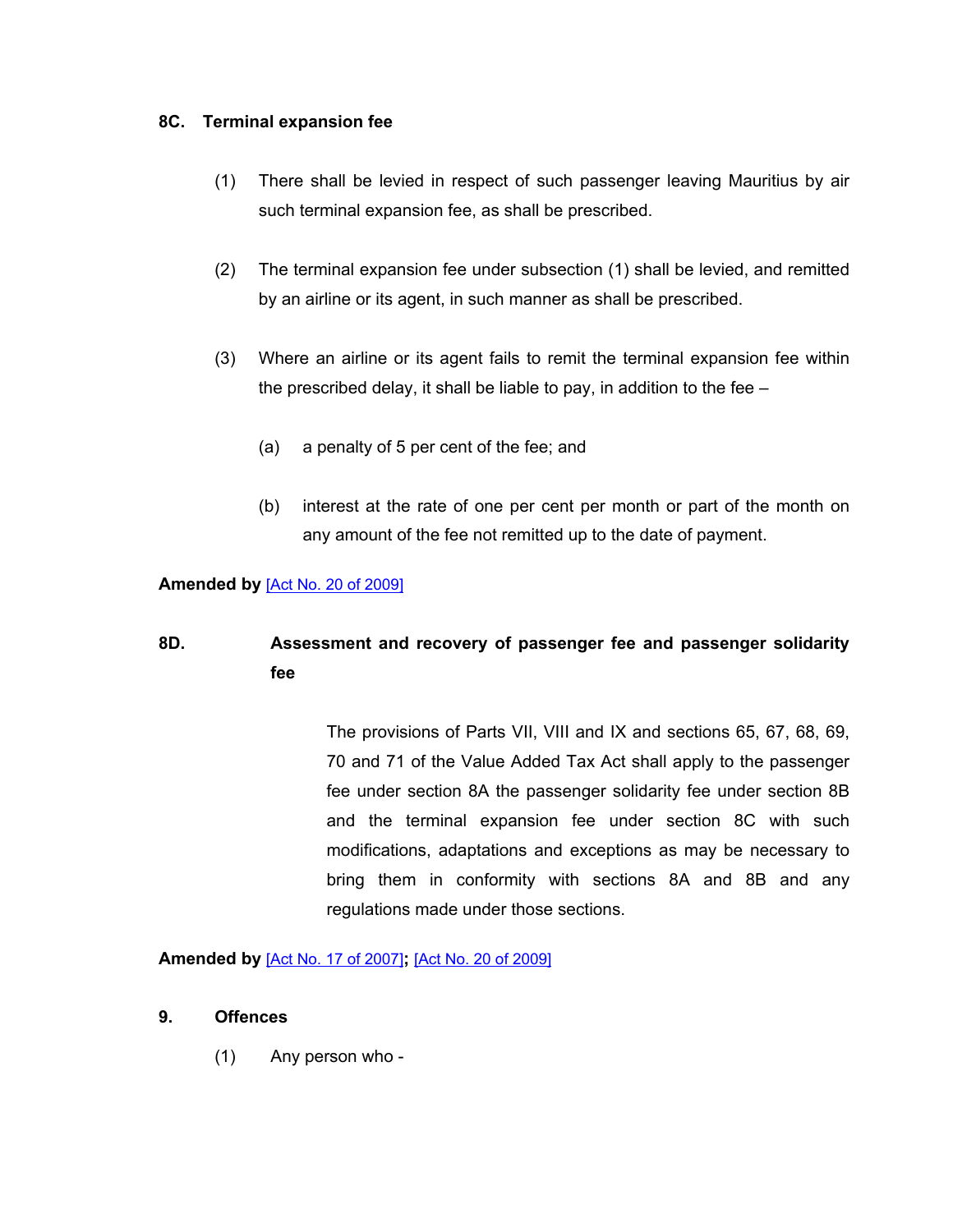- (a) fails to supply information requested under section 5 or supplies information which he knows or should have known to be false or misleading in a material particular;
- (b) without lawful excuse or authority, is found on an aerodrome to which a licence relates;
- (c) fails to comply with or contravenes any other provision of this Act or of any regulation made under this Act,

shall commit an offence.

- (2) A person who commits an offence shall, on conviction, be liable to a fine not exceeding 10,000 rupees and to imprisonment for a term not exceeding twelve months.
- (3) Where an offence is committed by a body corporate every person who at the time of the commission of the offence was concerned in the management of the body corporate or was purporting to act in that capacity shall commit the like offence unless he proves that the offence was committed without his consent or connivance and that he exercised all due diligence to prevent the commission of the offence.
- (4) The court before which a person is convicted of an offence away order the forfeiture of any aircraft to which the offence relates and thereupon the aircraft shall be detained and disposed of in such manner as the Minister may determine.

#### **10. Jurisdiction**

- <span id="page-6-0"></span>(1) Any act or omission which takes place outside Mauritius in an aircraft registered in Mauritius shall be deemed, for the purposes of civil and criminal jurisdiction, to have taken place in the district of Port Louis and the law of Mauritius shall have effect in relation to that act or omission as if it had taken place in Mauritius.
- (2) Notwithstanding the provisions of
	- (a) section 114 of the Courts Act; and
	- (b) section 72 of the District and Intermediate Courts (Criminal Jurisdiction) Act,

a Magistrate shall have jurisdiction to try all offences and to impose all penalties provided for under this Act.

#### **11. Regulations**

<span id="page-6-1"></span>(1) The Minister may make such regulations as he thinks fit for the purpose of this Act.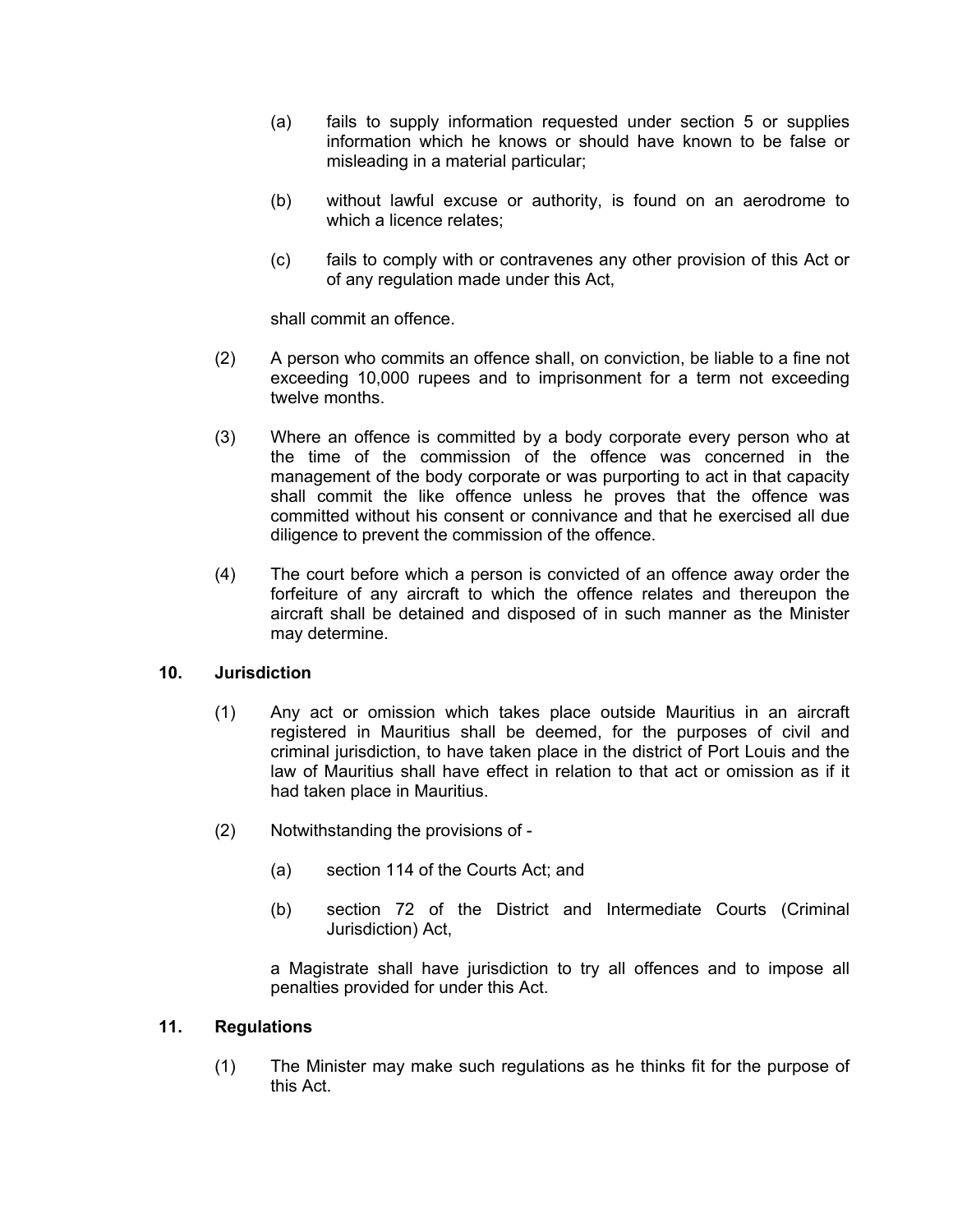- (2) Any such regulations may provide for the taking of fees the making of charges and the non-application of the surcharge leviable under the Finance Act 1980 and the Finance Act 1981.
- (3) All such regulations shall be laid before the National Assembly.
- (4) The Minister may, by regulations, amend the Schedules.

<span id="page-7-0"></span>**Amended by** [Act No. 48 of [1991\]](https://supremecourt.govmu.org/_layouts/CLIS.DMS/search/searchdocumentbykey.aspx?ID=%5BAct%20No.%2048%20of%201991%5D&list=Legislations)**;** [Act No. 18 of [2003\]](https://supremecourt.govmu.org/_layouts/CLIS.DMS/search/searchdocumentbykey.aspx?ID=%5BAct%20No.%2018%20of%202003%5D&list=Legislations)**;** [Act No. 28 of [2004\]](https://supremecourt.govmu.org/_layouts/CLIS.DMS/search/searchdocumentbykey.aspx?ID=%5BAct%20No.%2028%20of%202004%5D&list=Legislations)

#### **12. Delegation of powers**

The Minister may, by written instruction, delegate any of his powers under this Act, other than the powers conferred by sections 11 and 13, to a public officer.

#### <span id="page-7-1"></span>**13. Exemptions**

The Minister may by Order published in the Gazette or by regulation exempt any aircraft, class of aircraft or person from the provisions of this Act or of any regulation made under this Act.

#### **14. Repeal**

- <span id="page-7-2"></span>(1) Subject to subsection l(2), the following enactments are repealed
	- (a) Air Navigation (Landing 'and Parking Fees) Regulations, 1968;
	- (b) Air Navigation (Plaisance Airport) (Fuel Through-Put Charge) Regulations, 1968;
	- (c) Air Transport (Licensing of Air Services) Regulations, 1948;
	- (d) **Repealed by [Proclamation No.10 of 1986]**
	- (e) **Repealed by** [\[Proclamation](https://supremecourt.govmu.org/_layouts/CLIS.DMS/search/searchdocumentbykey.aspx?ID=%5BProclamation%20No.%2010%20of%201986%5D&list=Legislations) No. 10 of 1986]
	- (f) **Repealed by** [\[Proclamation](https://supremecourt.govmu.org/_layouts/CLIS.DMS/search/searchdocumentbykey.aspx?ID=%5BProclamation%20No.%2010%20of%201986%5D&list=Legislations) No. 10 of 1986]
	- (g) Air Transport (Passenger Service Charge) Act, 1970;
	- (h) Carriage by Air Acts (Application of Provisions) (Overseas Territories) Order 1967;
	- (i) Carriage by Air (Overseas Territories) Order 1967;
	- (j) Plaisance Airport (Building Restrictions) Act, 1964.
- (2) The enactments specified in subsection (1) shall be repealed with effect from such date as may be specified by Proclamation and different days may be fixed in respect of the different enactments.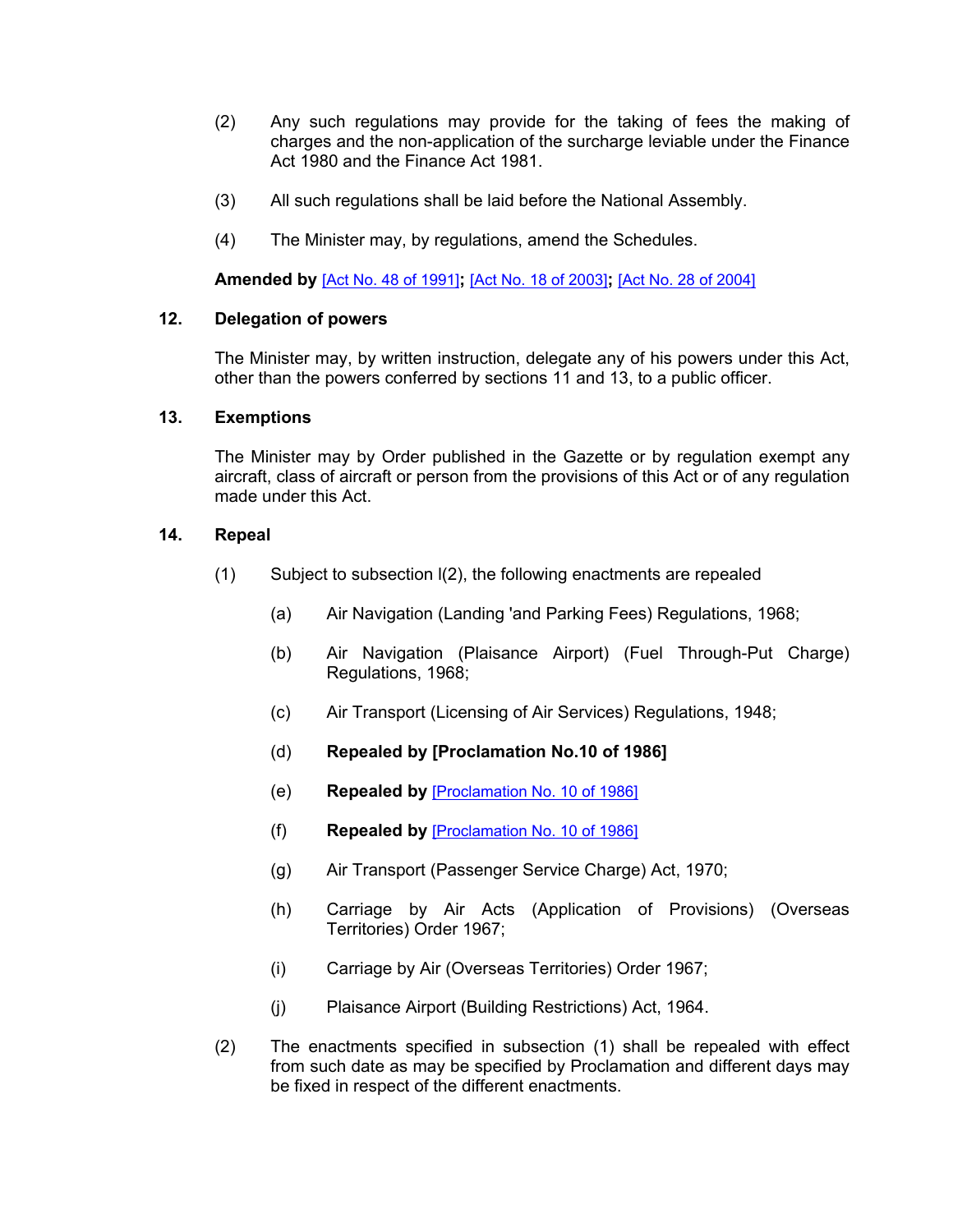## <span id="page-8-0"></span>**FIRST SCHEDULE**

-----------------------------

(section 8A)

### **Passengers**

- 1. Heads of State and their families
- 2. Passengers in transit for less than 24 hours holding onward reservations on the same aircraft or interlining at the airport, provided they do not check out of the airport unless they are compelled to stay longer due to delay in the departure of the flight on which the onward booking is held whether due to force majeure or any technical reasons
- 3. Airline crew members who are on duty
- 4. Ministers of foreign governments and their families, Ambassadors or Commonwealth representatives and their families, Consuls other than Honorary Consuls and their families, officials, experts and fellows from the United Nations, specialised agencies or serving under bilateral agreements or technical assistance, and their families, diplomatic agents and their families
- 5. **Deleted by** [GN No. 198 of [2004\]](https://supremecourt.govmu.org/_layouts/CLIS.DMS/search/searchdocumentbykey.aspx?ID=%5BGN%20No.%20198%20of%202004%5D&list=Legislations)
- 6. **Deleted by** [GN No. 198 of [2004\]](https://supremecourt.govmu.org/_layouts/CLIS.DMS/search/searchdocumentbykey.aspx?ID=%5BGN%20No.%20198%20of%202004%5D&list=Legislations)

**Added by** [Act No. 28 of [2004\]](https://supremecourt.govmu.org/_layouts/CLIS.DMS/search/searchdocumentbykey.aspx?ID=%5BAct%20No.%2028%20of%202004%5D&list=Legislations)

**SECOND SCHEDULE** [Section 8A]

**------------------------**

#### **PASSENGER FEE**

**Passengers Passengers whose journey originally starts from Reunion**

**Any Other Passenger**